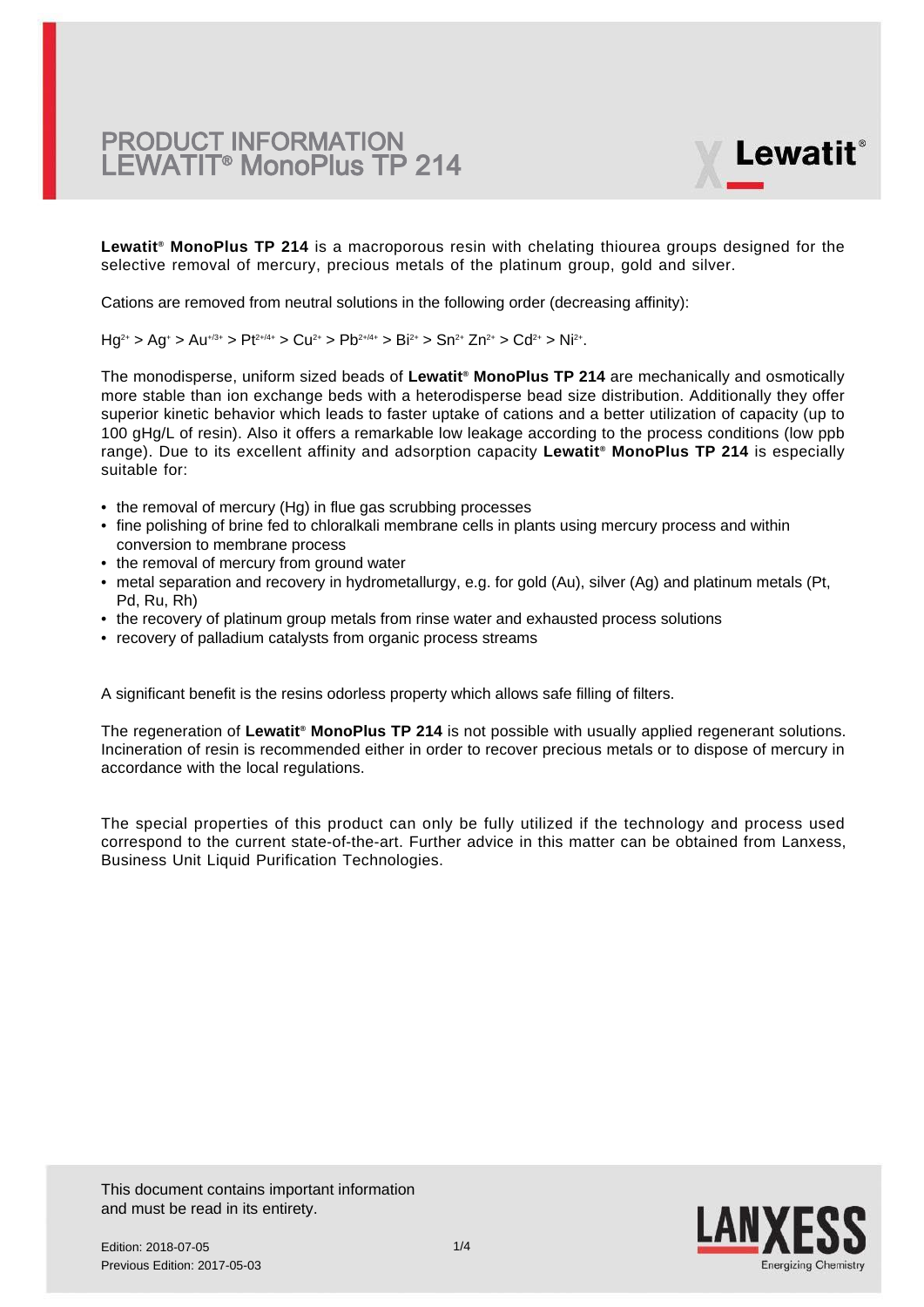

### Common Description

| Functional group | Thiourea      |
|------------------|---------------|
| Matrix           | Styrenic      |
| Structure        | Macroporous   |
| Appearance       | Beige, opaque |

### Specified Data

| Uniformity coefficient    |                 | max.       |                   |
|---------------------------|-----------------|------------|-------------------|
| Mean bead size            | d <sub>50</sub> | mm         | $0.55 (+/- 0.05)$ |
| Silver capacity (delivery |                 | min. $g/L$ | 110               |
| form)                     |                 |            |                   |

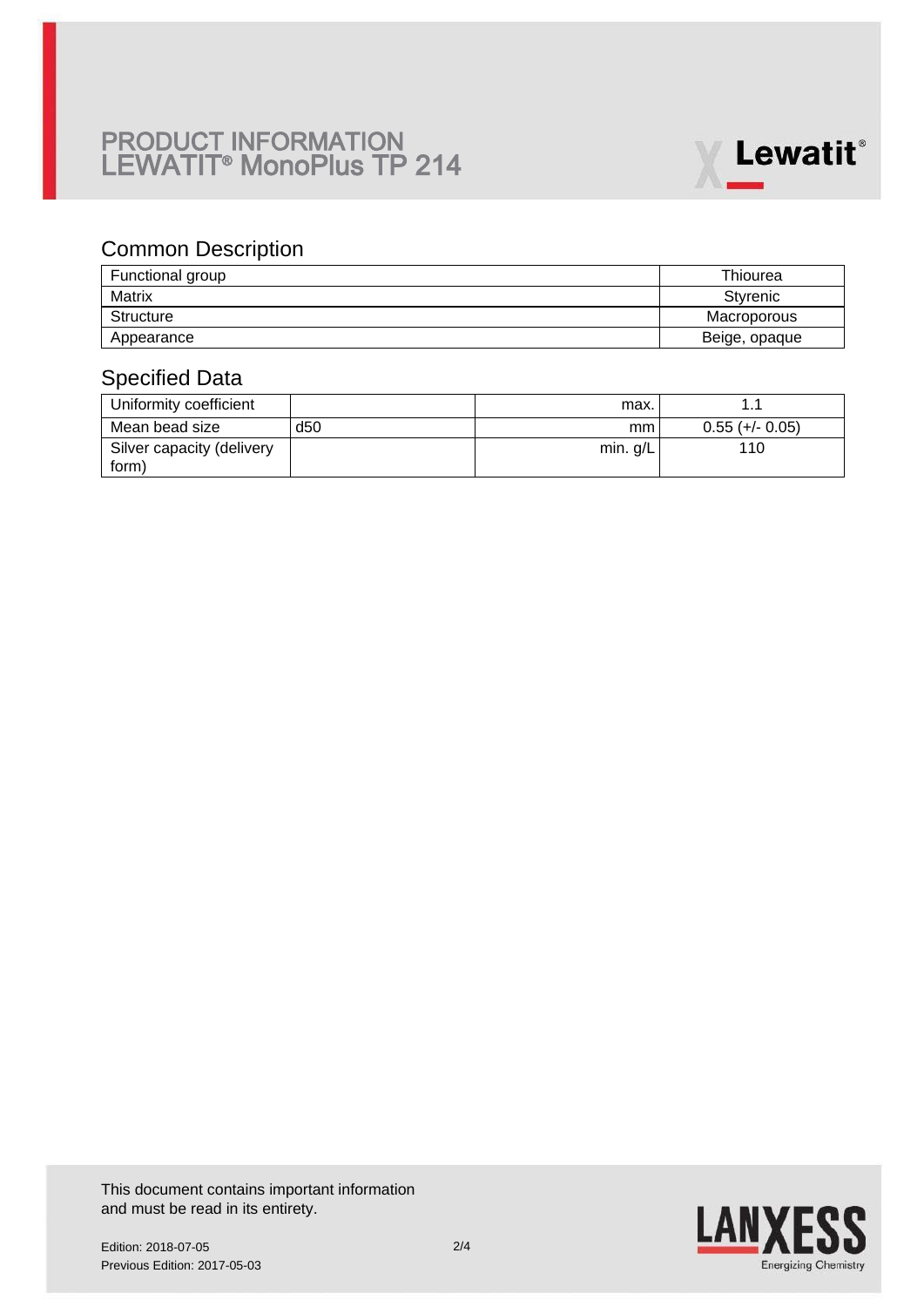

## Typical Physical and Chemical Properties

| Bulk density for shipment $ (+/- 5%)$ | g/L              | 680         |
|---------------------------------------|------------------|-------------|
| Density                               | approx. g/mL     | 1.1         |
| Water retention (delivery<br>form)    | approx. weight % | 54-60       |
| Stability pH range                    |                  | $0 - 14$    |
| Stability temperature                 | °C               | $1 - 80$    |
| range                                 |                  |             |
| Storage temperature                   | °C               | $-20 - +40$ |
| range                                 |                  |             |

# **Operation**

| Operating temperature       |                 | max. °C                     | 80       |
|-----------------------------|-----------------|-----------------------------|----------|
| Bed depth for single        |                 | min. mm                     | 1000     |
| column                      |                 |                             |          |
| Back wash bed               |                 | $\frac{0}{0}$               |          |
| expansion per m/h           |                 |                             |          |
| $(20^{\circ}C)$             |                 |                             |          |
| Specific pressure loss      |                 | kPa*h/m <sup>2</sup> (15°C) | 1.1      |
| kPa*h/m <sup>2</sup> (15°C) |                 |                             |          |
| Max. pressure loss          |                 | kPa                         | 250      |
| during operation            |                 |                             |          |
| Specific flow rate          |                 | max. BV/h                   | $5 - 20$ |
| Freeboard                   | during backwash | min. vol. %                 | 80       |